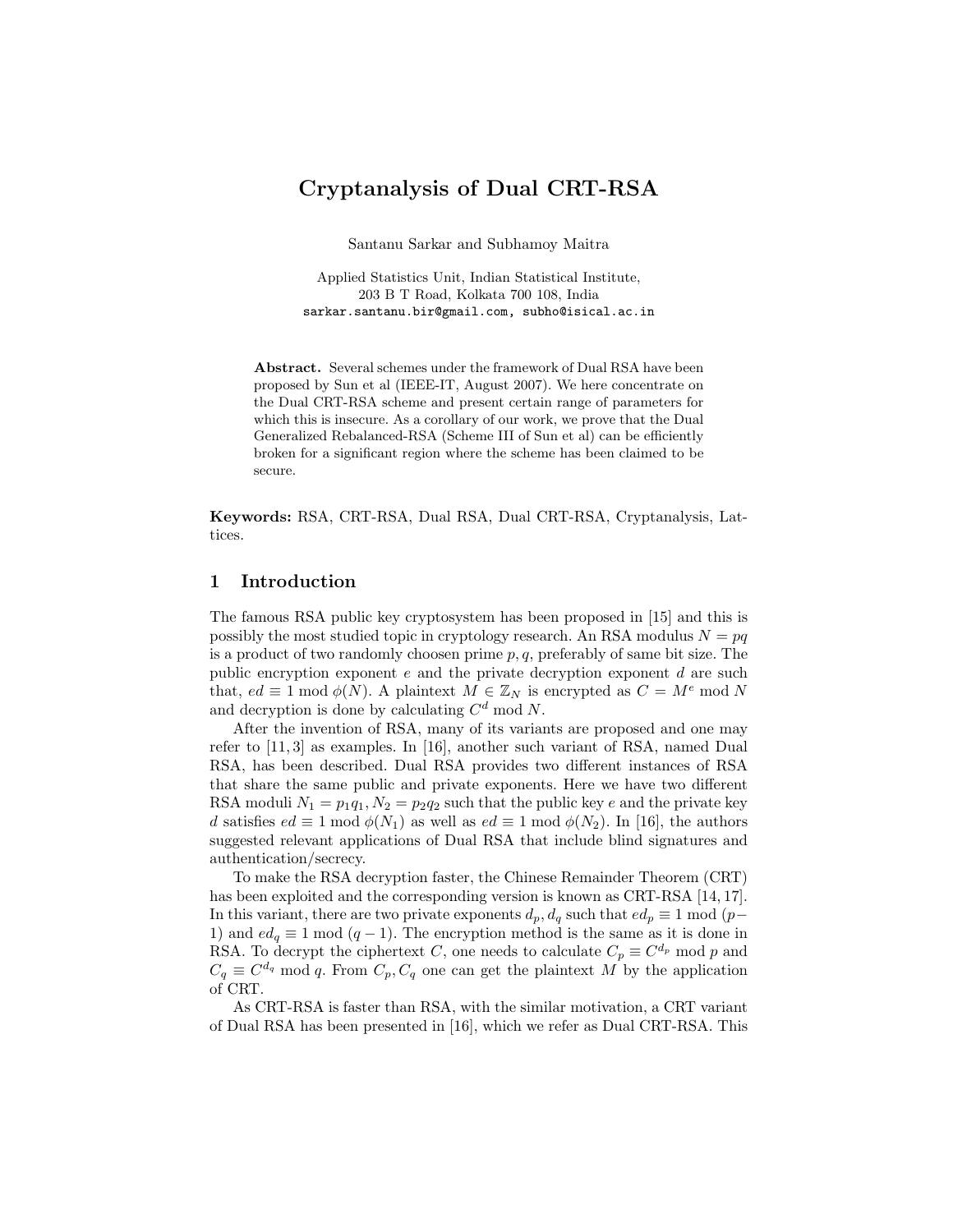variant consists of two different RSA moduli  $N_1 = p_1q_1, N_2 = p_2q_2$  with same public exponent e and private exponents  $d_p, d_q$ . Hence in this case we have,  $ed_p \equiv 1 \mod (p_1-1) \equiv 1 \mod (p_2-1)$  and  $ed_q \equiv 1 \mod (q_1-1) \equiv 1 \mod (q_2-1)$ . Throughout this paper we will consider  $N$  as an integer of same bit-size as of  $N_1, N_2$ .

The key generation algorithm of Dual CRT-RSA is not known for any range of values of  $e, d_p, d_q$ . Further, for any such choice of keys, it may not be possible to obtain  $N_1, N_2$ . An algorithm for Dual CRT-RSA key generation in a specific range has been proposed in [16, Section III C].

#### OUR CONTRIBUTION:

- Let  $e = N^{\alpha}$ ,  $\alpha > \frac{1}{4}$  and  $d_p, d_q < N^{\delta}$ . In Section 2, we show that the Dual  $CRT-RSA$  scheme is insecure when
	- $\delta < \frac{1-\alpha}{2} \epsilon$  for a very small quantity  $\epsilon$ ,
	- $\delta < \frac{3-4\alpha}{5}$  and  $\alpha + \delta > \frac{1}{2} + \epsilon'$ , for a very small quantity  $\epsilon'$ .
- A method for generating certain kind of Dual CRT-RSA keys has been presented in Scheme III of [16] and it is referred as Dual Generalized Rebalanced-RSA (in short, we call it DGRR). This method can generate Dual CRT-RSA keys for  $e < N^{\frac{1}{2}}$ . Applying our results in Section 2, it is shown that the keys generated in DGRR are completely insecure for  $N^{\frac{1}{3}} < e < N^{\frac{1}{2}}$ . Further, we improve some of the existing cryptanalytic results for  $e \leq N^{\frac{1}{3}}$  too. These are presented in Section 3.
- Detailed experimental results are presented in Section 4. The lattices constructed using our method are of small dimensions and hence we could perform the experiments efficiently. In fact, experimental results show that the DGRR scheme can be attacked for  $e > N^{0.315}$ . We also provide some justification why the experimental results sometime provide better results than our theoretical bound.

Section 5 concludes the paper.

The cryptanalytic idea exploited here are based on lattice based techniques. As in many of the results in RSA cryptanalysis (e.g., [2, 8–10]), to obtain the root of a modular polynomial we also use the seminal method of Coppersmith [4].

# 2 The Main Results

As  $N_1 = p_1q_1$  and  $N_2 = p_2q_2$ , we have the following four identities for Dual CRT-RSA.

$$
ed_p = 1 + k_{p_1}(p_1 - 1),\tag{1}
$$

$$
ed_q = 1 + k_{q_1}(q_1 - 1),
$$
\n(2)

$$
ed_p = 1 + k_{p_2}(p_2 - 1),
$$
\n(3)

$$
ed_q = 1 + k_{q_2}(q_2 - 1). \tag{4}
$$

In this section we present two cryptanalytic results on Dual CRT-RSA. Let us start with the first one.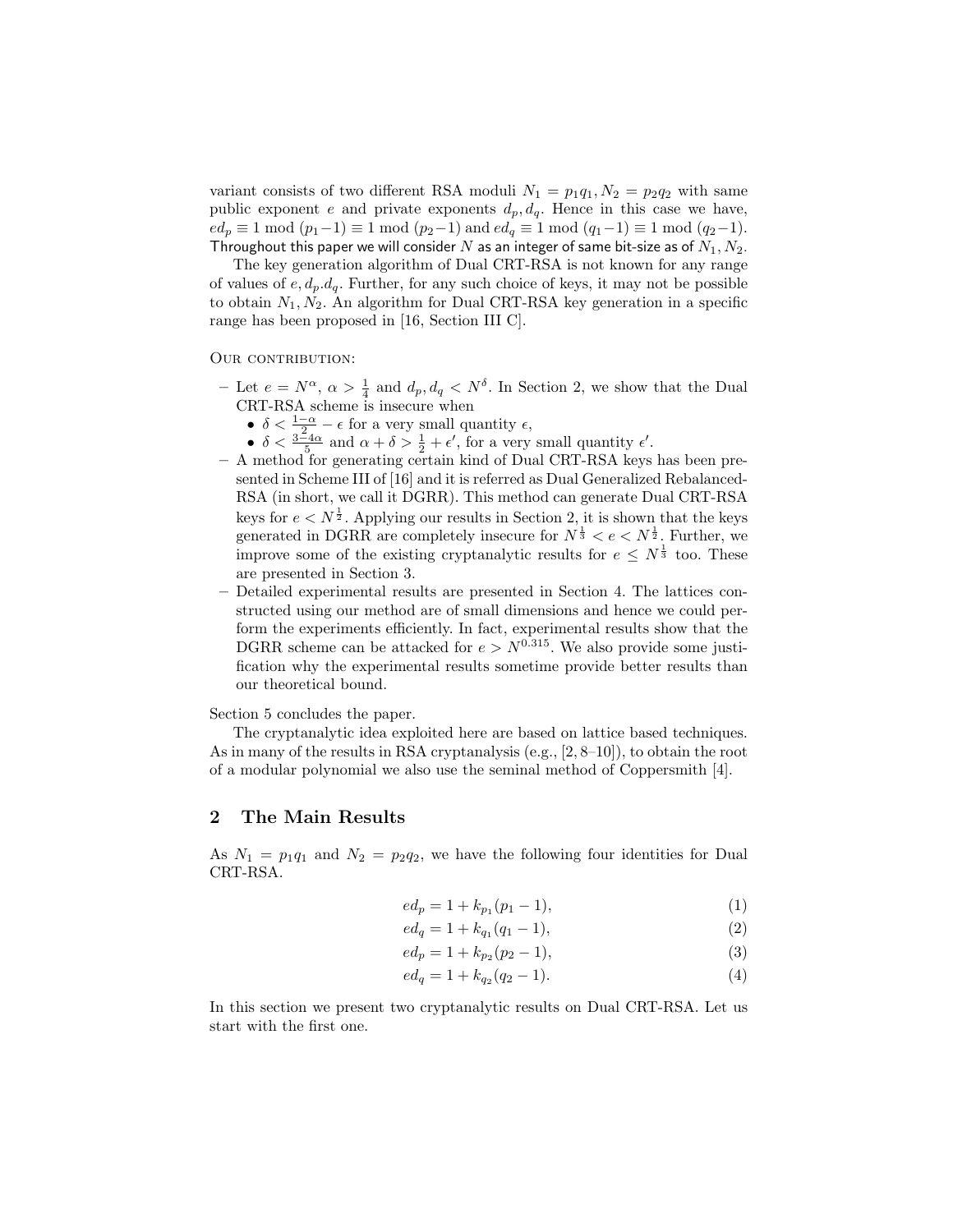**Theorem 1.** Let  $N_1, N_2$  be the public moduli of Dual CRT-RSA and  $e = N^{\alpha}$ ,  $d_p, d_q \lt N^{\delta}$ . Consider that  $g = N^{\gamma}$ ,  $g_1 = N^{\gamma_1}$  and  $g_2 = N^{\gamma_2}$  be such that  $g =$  $gcd(N_1-1, N_2-1), g_1 = gcd(e, \frac{N_1-1}{g}), and g_2 = gcd(e, \frac{N_2-1}{g}).$  Let  $\epsilon = \frac{\gamma_1 + \gamma_2 + 2\gamma}{2}.$ Then, for  $\alpha > \frac{1}{4}$ , one can factor  $N_1, N_2$  in poly(log N) time if  $\delta < \frac{1-\alpha}{2} - \epsilon$ .

*Proof.* From (1), (2), we have  $(ed_p - 1 + k_{p_1}) (ed_q - 1 + k_{q_1}) = k_{p_1} k_{q_1} N_1$ . From this we get,

$$
e^{2}d_{p}d_{q} + e(d_{p}(k_{p_{1}} - 1) + d_{q}(k_{q_{1}} - 1)) + (1 - k_{p_{1}} - k_{q_{1}}) = (N_{1} - 1) k_{p_{1}}k_{q_{1}}.
$$
 (5)

Let,  $N_1' = \frac{N_1-1}{gg_1}$  and  $N_2' = \frac{N_2-1}{gg_2}$ . Now consider the polynomial

$$
f_1(x_1, x_2, x_3) = e^2 x_1 + e x_2 + x_3.
$$

Let  $y_1 = d_p d_q, y_2 = d_p(k_{p_1} - 1) + d_q(k_{q_1} - 1)$ , and  $y_3 = 1 - k_{p_1} - k_{q_1}$ . Clearly,  $f_1(y_1, y_2, y_3) \equiv 0 \mod N'_1$ . Similarly, from (3), (4), we have

$$
e^{2}d_{p}d_{q} + e(d_{p}(k_{p_{2}} - 1) + d_{q}(k_{q_{2}} - 1)) + (1 - k_{p_{2}} - k_{q_{2}}) = (N_{2} - 1) k_{p_{2}}k_{q_{2}}.
$$

Now assume  $y_4 = d_p(k_{p_2} - 1) + d_q(k_{q_2} - 1)$  and  $y_5 = 1 - k_{p_2} - k_{q_2}$ . For the polynomial  $f_2(x_1, x_4, x_5) = e^2x_1 + ex_4 + x_5$ , we have  $f_2(y_1, y_4, y_5) \equiv 0 \mod N'_2$ . Now using the Chinese Remainder Theorem (CRT) over the coefficients of  $f_1, f_2$ , one can construct a polynomial

$$
f_3(x_1, x_2, x_3, x_4, x_5) = a_1x_1 + a_2x_2 + a_3x_3 + a_4x_4 + a_5x_5,
$$

such that  $f_3(y_1, y_2, y_3, y_4, y_5) \equiv 0 \text{ mod } N'_1 N'_2$ .

Since  $gcd(e, N'_1) = gcd(e, N'_2) = 1$  and  $a_1 \equiv e^2 \mod N'_1 \equiv e^2 \mod N'_2$ , we have  $gcd(a_1, N_1'N_2') = 1$ . So from  $f_3$ , we can obtain another polynomial

$$
f_4 = x_1 + b_2x_2 + b_3x_3 + b_4x_4 + b_5x_5,
$$

such that  $f_4(y_1, y_2, y_3, y_4, y_5) \equiv 0 \mod N'_1 N'_2$ . Note that  $N'_1 N'_2 \approx \frac{N^2}{g^2 g_1 g_2}$  $N^{2-2\gamma-\gamma_1-\gamma_2}.$ 

Let,  $X_1 = N^{2\delta}, X_2 = N^{\alpha+2\delta-\frac{1}{2}}, X_3 = N^{\alpha+\delta-\frac{1}{2}}, X_4 = N^{\alpha+2\delta-\frac{1}{2}}, X_5 =$  $N^{\alpha+\delta-\frac{1}{2}}$ . Clearly  $X_1, X_2, X_3, X_4, X_5$  are the upper bounds of  $y_1, y_2, y_3, y_4, y_5$ neglecting the small constants. We want to find the modular solution of  $f_4$ . This is a polynomial of degree 1.

Using the idea of Coppersmith [4], one can solve  $f_4$  in poly(log N) time if

$$
X_1 X_2 X_3 X_4 X_5 < N'_1 N'_2. \tag{6}
$$

Putting the values of  $X_1, X_2, X_3, X_4$  and  $X_5$  in Inequality (6), we get

$$
\delta < \frac{1-\alpha}{2} - \frac{\gamma_1 + \gamma_2 + 2\gamma}{8}.\tag{7}
$$

From the equation (5), we have  $(N_1 - 1)k_{p_1} k_{q_1} \equiv 1 - k_{p_1} - k_{q_1} \mod e$ , i.e.,

$$
\left(\frac{N_1 - 1}{gg_1}\right)gg_1k_{p_1}k_{q_1} \equiv 1 - k_{p_1} - k_{q_1} \bmod e.
$$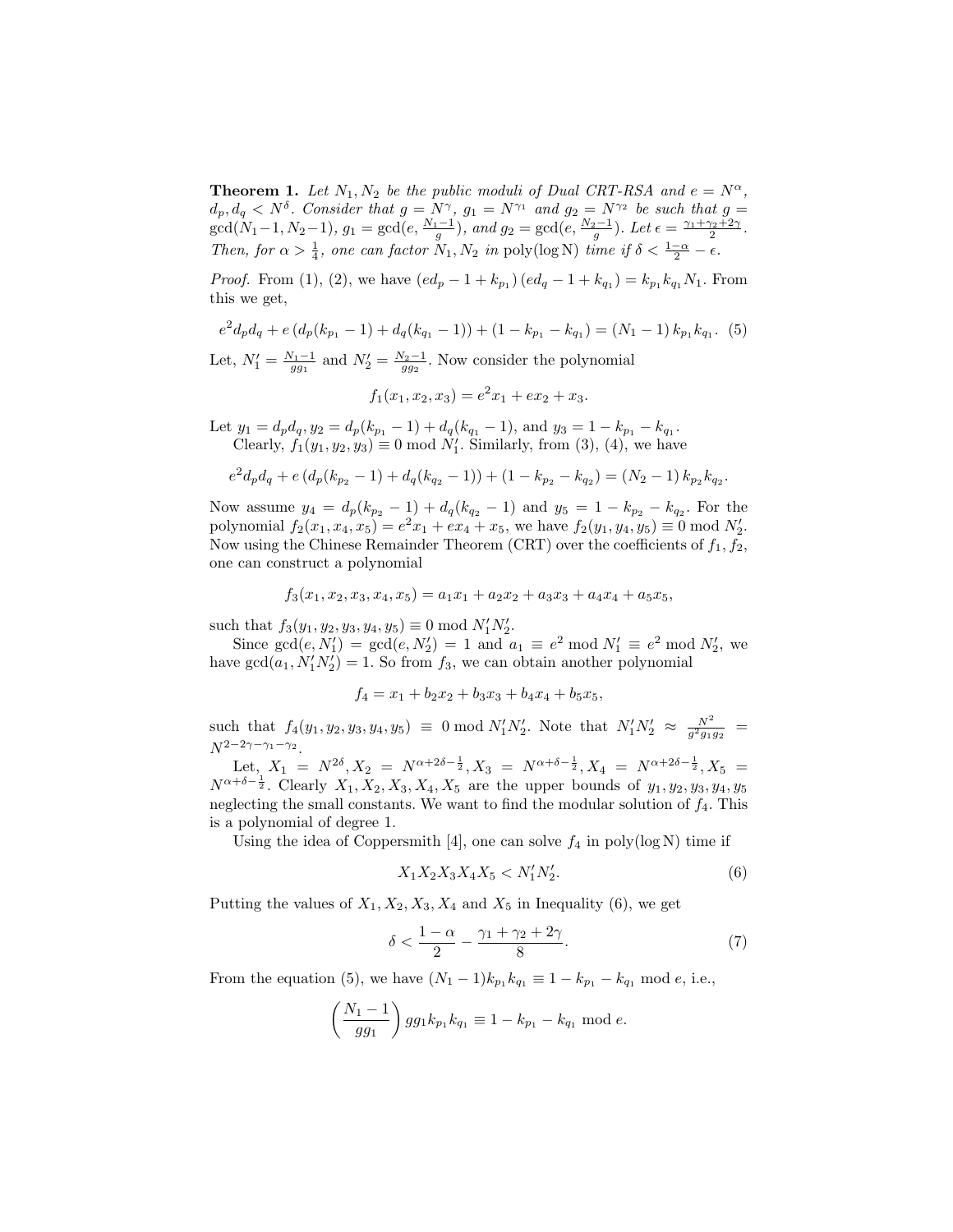Thus when

$$
gg_1k_{p_1}k_{q_1} < e,\t\t(8)
$$

one can calculate  $gg_1k_{p_1}k_{q_1} = \left(\frac{N_1-1}{gg_1}\right)^{-1}(1-k_{p_1}-k_{q_1}) \mod e$ . Hence it is possible to obtain  $k_{p_1} k_{q_1}$ . Putting  $g = N^{\gamma}, g_1 = N^{\gamma_1}, k_{p_1} \le N^{\alpha + \delta - \frac{1}{2}}, k_{p_1} \le N^{\alpha + \delta - \frac{1}{2}}$ in equation (8), we have

$$
\delta < \frac{1 - \alpha - \gamma - \gamma_1}{2}.\tag{9}
$$

Since

$$
\frac{1-\alpha-\gamma_1-\gamma_2-2\gamma}{2}\leq\min\left\{\frac{1-\alpha}{2}-\frac{\gamma_1+\gamma_2+2\gamma}{8},\frac{1-\alpha-\gamma-\gamma_1}{2}\right\},\,
$$

the conditions (7) and (9) on  $\delta$  will be satisfied if  $\delta < \frac{1-\alpha-\gamma_1-\gamma_2-2\gamma}{2}$ . Hence  $k_{p_1} + k_{q_1}$  and  $k_{p_1}k_{q_1}$  can be obtained if  $\delta < \frac{1-\alpha-\gamma_1-\gamma_2-2\gamma}{2} = \frac{\bar{1}-\alpha}{2} - \epsilon$ , where  $\epsilon = \frac{\gamma_1 + \gamma_2 + 2\gamma}{2}$ . From the knowledge of  $k_{p_1} + k_{q_1}$  and  $k_{p_1}k_{q_1}$ , one gets  $k_{p_1}, k_{q_1}$ . Since  $p_1 \equiv 1 - k_{p_1}^{-1} \mod e$ , one can factor  $N_1$  in poly(log N) time obtaining half of the LSBs of  $p_1$  (as explained in [2, Corollary 1]) when  $\alpha > \frac{1}{4}$ . The proof for factoring  $N_2$  is similar.

In general  $g, g_1, g_2$  will be small, and so  $\gamma, \gamma_1, \gamma_2 \to 0$ , which gives  $\epsilon \to 0$ . We have also found that the experimental results support this claim.

In the proof of Theorem 1, we have studied the conditions when one can collect the roots efficiently. To actually collect the roots we use Gröbner basis technique [5] and in all the experiments find polynomials of the form

$$
x_3-\frac{1-k_{p_1}-k_{q_1}}{1-k_{p_2}-k_{q_2}}y_3.
$$

In all these situations,  $gcd(1 - k_{p_1} - k_{q_1}, 1 - k_{p_2} - k_{q_2})$  is small, that helps us to collect  $1 - k_{p_1} - k_{q_1}$ ,  $1 - k_{p_2} - k_{q_2}$  efficiently. Directly one can not obtain  $y_1, y_2, y_4$ , but we use the following technique to factorize  $N_1$  and  $N_2$  in the experiments. Moreover, in Theorem 1, we have the constraint  $\alpha > \frac{1}{4}$ . Using the following approach one can remove the lower bound on  $\alpha$ .

Let  $g_3 = N^{\gamma_3}$  and  $g_4 = N^{\gamma_4}$  such that  $g_3 = \gcd(e, N_1 - 1)$  and  $g_4 =$  $gcd(e, N_2-1)$ . From the knowledge of  $1-k_{p_1}-k_{q_1}$  and  $1-k_{p_2}-k_{q_2}$ , one can find  $k_{p_1}k_{q_1} \equiv a \mod \frac{e}{g_3}$  and  $k_{p_2}k_{q_2} \equiv b \mod \frac{e}{g_4}$ . So, we can write  $k_{p_1}k_{q_1} = a + \frac{e}{g_3}z_1$ and  $k_{p_2}k_{q_2}=b+\frac{e}{g_4}z_2$ , where  $z_1, z_2$  are unknown. Note that  $z_1 \approx N^{\gamma_3+\alpha+2\delta-1}$ and  $z_2 \approx N^{\gamma_4 + \alpha + 2\delta - 1}$ . Let  $z_3 = k_{p_1} k_{q_1} (N_1 - 1) - k_{p_2} k_{q_2} (N_2 - 1)$ . It is clear that  $|z_3| \approx |k_{p_1} k_{q_1}(p_1 + q_1)| \approx N^{2\alpha + 2\delta - \frac{1}{2}}$ . Hence, we have to find the root  $(z_1, z_2, z_3)$ of the polynomial

$$
h(x_1, x_2, x_3) = (a + \frac{e}{g_3}x_1)(N_1 - 1) - (b + \frac{e}{g_4}x_2)(N_2 - 1) - x_3.
$$

Let,  $X_1 = N^{\gamma_3 + \alpha + 2\delta - 1}$ ,  $X_2 = N^{\gamma_4 + \alpha + 2\delta - 1}$  and  $X_3 = N^{2\alpha + 2\delta - \frac{1}{2}}$ . Clearly,  $X_1, X_2, X_3$  are the upper bounds of the  $z_1, z_2, z_3$ . Note that

$$
W = ||h(x_1X_1, x_2X_2, x_3X_3)||_{\infty} \ge \frac{e}{g_3}X_1N = N^{2\alpha + 2\delta}.
$$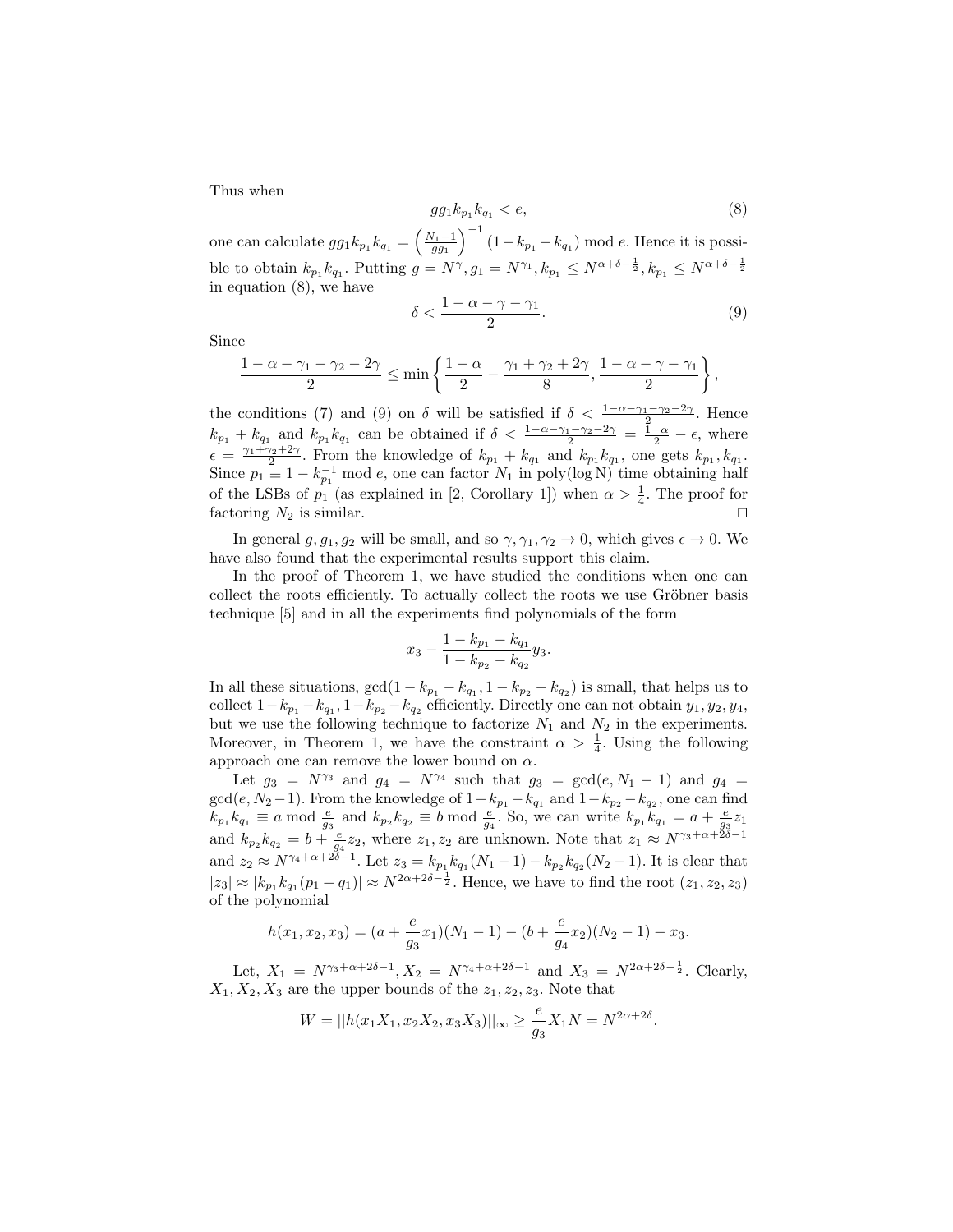Using the idea of  $[4]$ , we can find the root of h in poly $(\log N)$  time if

$$
X_1 X_2 X_3 < W. \tag{10}
$$

.

Now putting the values of  $X_1, X_2, X_3$  and the lower bound of W in Inequality (10), we have

$$
\delta<\frac{5}{8}-\frac{\alpha}{2}-\frac{\gamma_3+\gamma_4}{4}
$$

Since  $\gamma_3, \gamma_4 \to 0$  in general, the required upper bound on  $\delta$  is  $\delta < \frac{5}{8} - \frac{\alpha}{2}$ . Note that  $\frac{5}{8} - \frac{\alpha}{2} > \frac{1-\alpha}{2}$ , so upper bound of  $\delta$  in this case is better than the upper bound of  $\delta$  in Theorem 1. After getting  $k_{p_1} k_{q_1}$  and  $k_{p_2} k_{q_2}$ , one can factor  $N_1$ and  $N_2$  using the approach of [7, Section 7.5.2] when  $\alpha + \delta > \frac{1}{2} + \log_N K'$  where  $K' = \gcd(k_{p_1} k_{q_1}, k_{p_2} k_{q_2}).$ 

Remark 1. The experimental results, as presented in Section 4, are better than the theoretical upper bound on  $\delta$  in Theorem 1. This is because the practical runs of the LLL algorithm [12] tend to provide basis vectors that may be shorter than the estimated theoretical upper bound. Thus, it may very well happen that we may cross the upper bound of  $\delta$  in Theorem 1, i.e.,  $\frac{1-\alpha}{2}$  (considering  $\epsilon \to 0$ ), during the experiments. Given this, one can use the approach described above to find  $k_{p_1} k_{q_1}, k_{p_2} k_{q_2}$  from the knowledge of  $k_{p_1} + k_{q_1}, k_{p_2} + k_{q_2}$ . This works for a higher upper bound of  $\delta$  (than in Theorem 1), i.e.,  $\frac{5}{8} - \frac{\alpha}{2}$  (considering  $\frac{\gamma_3+\gamma_4}{4}\to 0$ ).

Next we present another Theorem 2 that gives better bound than that of Theorem 1 for smaller values of e.

**Theorem 2.** Let  $N_1, N_2$  be the public moduli of Dual CRT-RSA and  $e = N^{\alpha}$ ,  $d_p, d_q < N^{\delta}$ . Then one can factor  $N_1, N_2$  in poly(log N) time if  $\delta < \frac{3-4\alpha}{5}$  given  $\alpha + \delta > \frac{1}{2} + \epsilon'$ , where  $\epsilon' = \log_N(K')$ , where  $K' = \gcd(k_{p_1} k_{q_1}, k_{p_2} k_{q_2})$ .

Proof. We have two identities:

$$
e^{2}d_{p}d_{q} + e(d_{p}(k_{p1} - 1) + d_{q}(k_{q1} - 1)) + (1 - k_{p1} - k_{q1}) = (N_{1} - 1) k_{p1} k_{q1}, (11)
$$

 $e^2 d_p d_q + e (d_p (k_{p_2} - 1) + d_q (k_{q_2} - 1)) + (1 - k_{p_2} - k_{q_2}) = (N_2 - 1) k_{p_2} k_{q_2}.$  (12) From  $(11)$  and  $(12)$  we get,

 $e(d_qk_{p_1} + d_pk_{q_1} - d_qk_{p_2} - d_pk_{q_2}) + (-k_{p_1} - k_{q_1} + k_{p_2} + k_{q_2}) + (N_2 - 1)k_{p_2}k_{q_2}$  $=(N_1-1)k_{p_1}k_{q_1}$ . Now consider the polynomial  $f = ex + y + (N_2 - 1)z$ . Clearly,

$$
f(d_q k_{p_1} + d_p k_{q_1} - d_q k_{p_2} - d_p k_{q_2}, -k_{p_1} - k_{q_1} + k_{p_2} + k_{q_2}, k_{p_2} k_{q_2}) \equiv 0 \mod (N_1 - 1).
$$

Let  $X = N^{\alpha+2\delta-\frac{1}{2}}, Y = N^{\alpha+\delta-\frac{1}{2}}$  and  $Z = N^{2\alpha+2\delta-1}$ . Then neglecting small constants,  $X, Y$  and  $Z$  will be upper bound of the modular root

$$
\left(d_qk_{p_1}+d_pk_{q_1}-d_qk_{p_2}-d_pk_{q_2},-k_{p_1}-k_{q_1}+k_{p_2}+k_{q_2},k_{p_2}k_{q_2}\right)
$$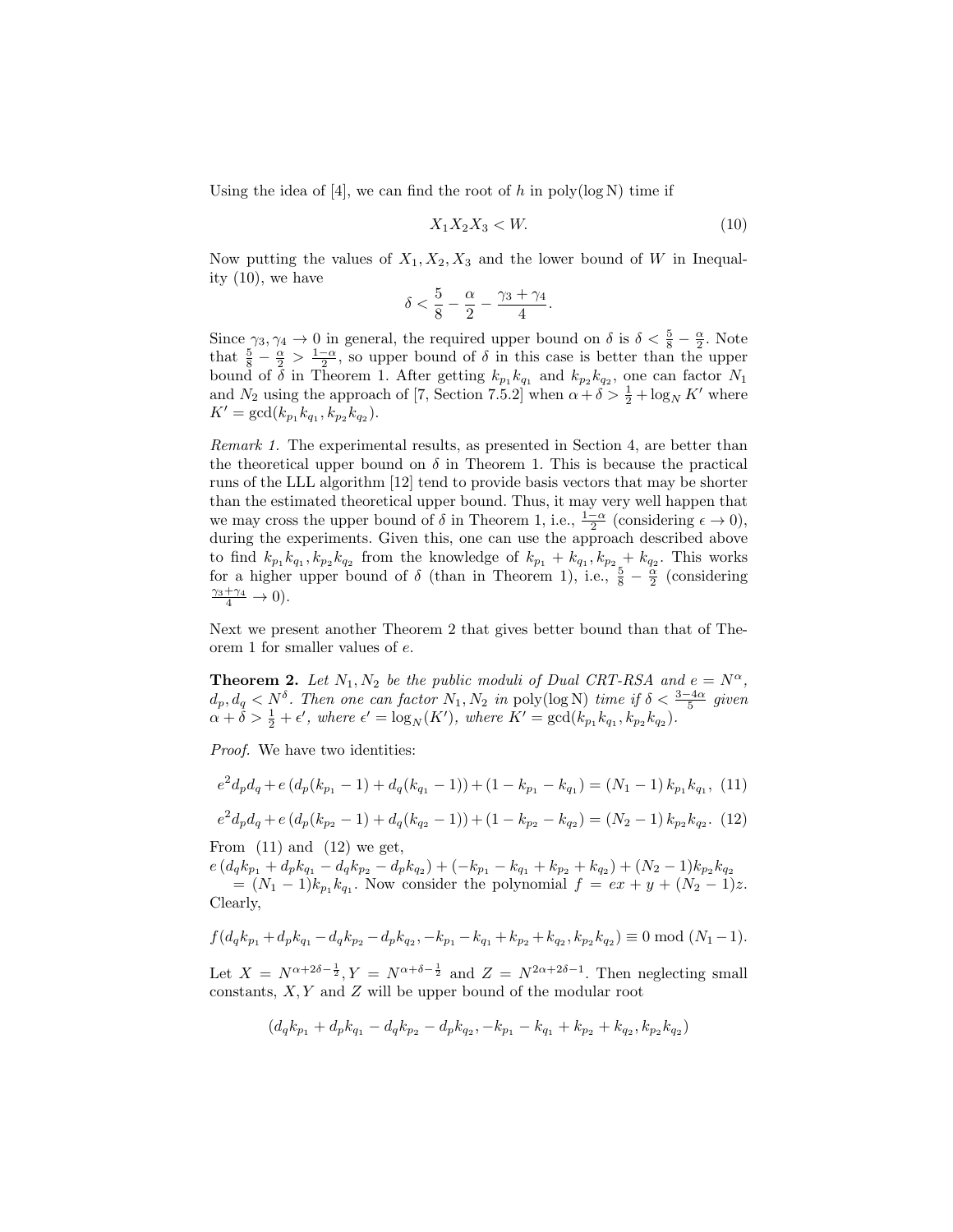of f. From [4], one can solve  $f_4$  in poly(log N) time if

$$
XYZ < N_1 - 1. \tag{13}
$$

Putting the values of  $X, Y, Z$  Inequality( 13), we get

$$
\delta < \frac{3 - 4\alpha}{5}.\tag{14}
$$

As we have found  $k_{p_2} k_{q_2}$  as the last component of the root of f, one can similarly find  $k_{p_1}k_{q_1}$ . After getting  $k_{p_1}k_{q_1}$  and  $k_{p_2}k_{q_2}$ , one can factor  $N_1$  and  $N_2$  using the approach of [7, Section 7.5.2, Page 157] when  $\alpha + \delta > \frac{1}{2} + \log_N K'$  where  $K' = \gcd(k_{p_1} k_{q_1}, k_{p_2} k_{q_2})$ ).  $\qquad \qquad \Box$ 

Similar to our comment on  $\epsilon$  in Theorem 1, we note that in general  $\epsilon' \to 0$  and this is also confirmed experimentally. Thus in the following part of this paper we always consider that  $\epsilon \to 0$  as well as  $\epsilon' \to 0$ .

While implementing the idea of Theorem 2, we use Gröbner basis technique to collect the root and in all the experiments we obtain polynomials of the form

$$
y-\frac{-k_{p_1}-k_{q_1}+k_{p_2}+k_{q_2}}{k_{p_2}k_{q_2}}z.
$$

Since in all the cases  $gcd(-k_{p_1} - k_{q_1} + k_{p_2} + k_{q_2}, k_{p_2}k_{q_2})$  is very small, we can successfully collect  $k_{p_2} k_{q_2}$ . Similarly, we can successfully collect  $k_{p_1} k_{q_1}$  as well.

#### 2.1 Comparison between Theorem 1 and Theorem 2

From the Theorems 1, 2, we get the upper bound of  $\delta$  as  $\frac{1-\alpha}{2}$  and  $\frac{3-4\alpha}{5}$  respectively. Now,  $\frac{1-\alpha}{2} < \frac{3-4\alpha}{5}$  iff  $\alpha < \frac{1}{3}$ . Hence, Theorem 2 will be better than Theorem 1 for  $\alpha < \frac{1}{3}$ . Later in Section 4, we will discuss the comparison with respect to the experimental results.

### 2.2 Comparison with [7]

Using continuing fraction over  $\frac{N_1-1}{N_2-1}$ , in [7], it is proved that when  $\delta < \frac{5}{8} - \alpha$ , one can find  $\frac{k_{p_2}k_{q_2}}{k_{p_1}}$  $\frac{k_{p_2}k_{q_2}}{k_{p_1}k_{q_1}}$  in the lowest terms. Using the knowledge of  $\frac{k_{p_2}k_{q_2}}{k_{p_1}k_{q_1}}$  $\frac{\kappa_{p_2}\kappa_{q_2}}{\kappa_{p_1}\kappa_{q_1}}$ , in the lowest term, one can factor  $N_1, N_2$  in polynomial time if  $\alpha + \delta > \frac{1}{2} + \log_N(K')$ , where  $K' = \gcd(k_{p_2} k_{q_2}, k_{p_1} k_{q_1})$ . Since in general K' will be of constant order, we can say one can factor  $N_1, N_2$  using continued fraction approach if  $\delta < \frac{5}{8} - \alpha$ . In Theorem 1, upper bound of  $\delta$  is  $\frac{1-\alpha}{2}$ . Thus when  $\alpha > \frac{1}{4}$ , our approach is better than the idea of [7]. The upper bound of  $\delta$  in Theorem 2 is  $\frac{3-4\alpha}{5}$ . Hence, in this case, for  $\alpha > \frac{1}{8}$ , bound of  $\delta$  in Theorem 2 is better than that of [7].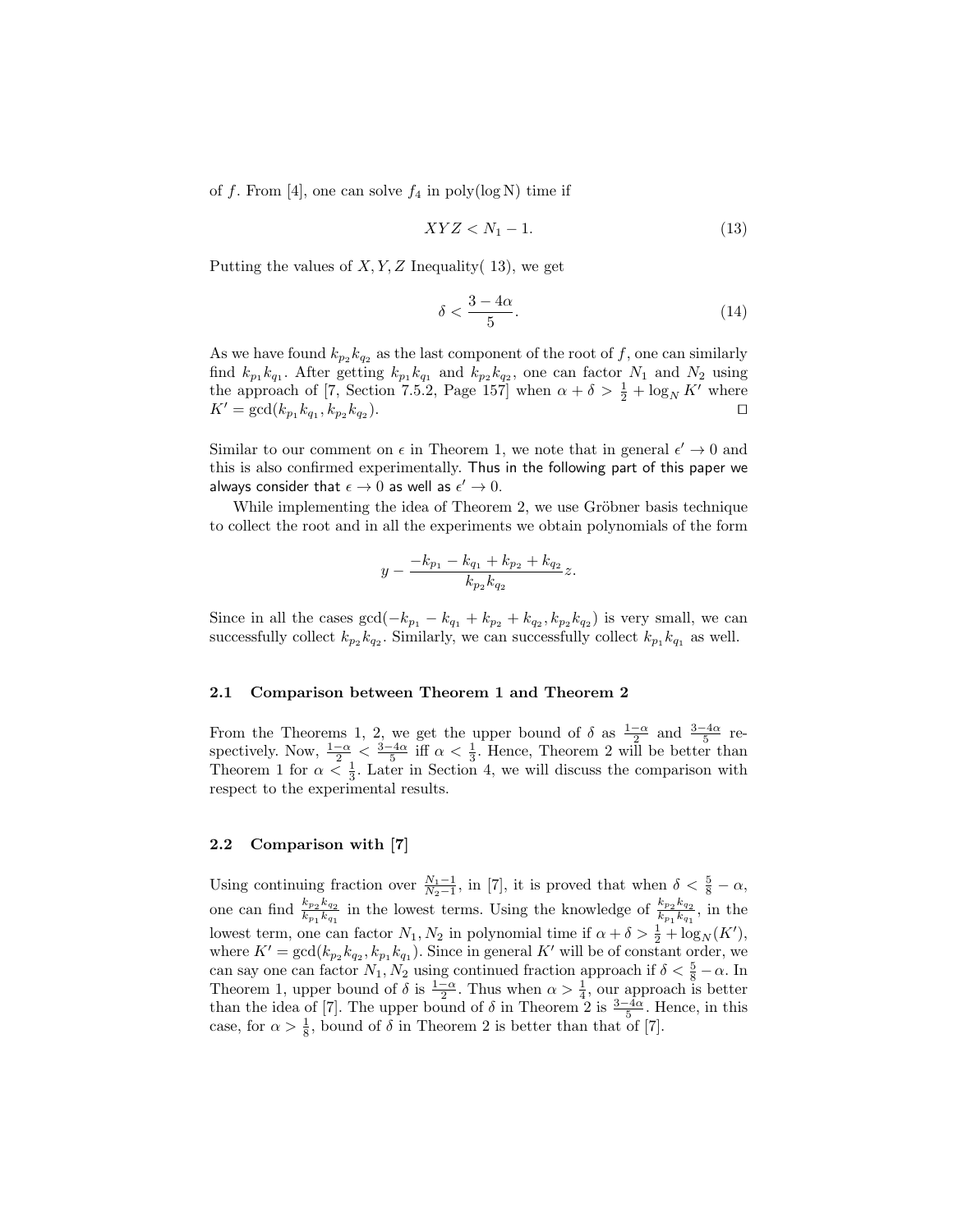#### 2.3 Comparison with cryptanalytic results on CRT-RSA

It is clear that the existing results on cryptanalysis of CRT-RSA will directly work on Dual CRT-RSA. Thus the region of interest is where the existing state-of-the-art cryptanalytic results on CRT-RSA cannot be used for Dual CRT-RSA.

Let us first present a brief outline of CRT-RSA cryptanalysis. May [13] identified two weaknesses in CRT-RSA that work when the smaller prime factor is less than  $N^{0.382}$ . Bleichenbacher and May [1] improved the result to present weaknesses when the smaller prime factor is less than  $N^{0.468}$ . Further, there are some results in [1] when  $p, q$  are of same bit size. In [6], an attack on CRT-RSA has been presented for small e when both the primes are of the same bit size. Jochemsz and May [10] presented an attack on CRT-RSA with primes of same bit size and it is shown that CRT-RSA can be attacked when the encryption exponents are of the order of N, and  $d_p$  and  $d_q$  are smaller than  $N^{0.073}$ . Also, in [9], it has been identified that CRT-RSA is weak if  $d_p - d_q$  is known and  $d_p, d_q$ are smaller than  $N^{0.099}$ .

Since we are considering RSA primes of same size for Dual RSA, the analysis in [1, 6, 10] are relevant here.

In [1], it is proved that when  $\delta < \frac{2}{5}(1-\alpha)$ , one can factor CRT-RSA modulus efficiently. Thus as long as  $\alpha < 1$ , our bound of  $\delta$  in Theorem 1 is better than [1]. When  $\alpha < \frac{1}{2}$ , our bound of  $\delta$  in Theorem 2 is better than of [1]. For full bit size of e, i.e., for  $\alpha = 1$  both our ideas as well as that of [1] do not work successfully towards cryptanalysis of Dual CRT-RSA.

When  $\delta < \frac{1}{2} - \frac{2}{3}\alpha$ , it is proved in [6] that one can factor CRT-RSA modulus efficiently. Our bound of  $\delta$  in Theorem 1 is always better than of [6]. Also for  $\alpha < \frac{3}{4}$ , our bound of  $\delta$  in Theorem 2 is better than that of [6]. For  $\alpha \geq \frac{3}{4}$ , both our method of Theorem 2 and idea of [6] will not work.

|                |       | Theory of $[10]$                                           | Our upper bounds on $\delta$ |       |  |  |
|----------------|-------|------------------------------------------------------------|------------------------------|-------|--|--|
| $\alpha$       |       | optimal $\tau$ upper bound of $\delta$ Theorem 1 Theorem 2 |                              |       |  |  |
| $ 0.10\rangle$ |       | 0.324                                                      | 0.450                        | 0.520 |  |  |
| $ 0.15\rangle$ |       | 0.314                                                      | 0.425                        | 0.480 |  |  |
| $ 0.20\rangle$ | ∩     | 0.300                                                      | 0.400                        | 0.440 |  |  |
| 0.25           | 0.382 | 0.287                                                      | 0.375                        | 0.400 |  |  |
| 0.26           | 0.283 | 0.283                                                      | 0.370                        | 0.392 |  |  |
| 0.27           | 0.203 | 0.280                                                      | 0.365                        | 0.384 |  |  |
| 0.28           | 0.137 | 0.277                                                      | 0.360                        | 0.376 |  |  |
| $ 0.29\rangle$ | 0.081 | 0.274                                                      | 0.355                        | 0.368 |  |  |
| 0.30           | 0.033 | 0.271                                                      | 0.350                        | 0.360 |  |  |

Table 1. Numerical comparison of our theoretical results with that of [10].

CRT-RSA is proved to be weak in [10] in the cases when:

(i) 
$$
\delta < \frac{5 - 4\alpha + 20\tau - 16\alpha\tau + 18\tau^2 - 12\alpha\tau^2}{14 + 56\tau + 66\tau^2 + 24\tau^3}
$$
,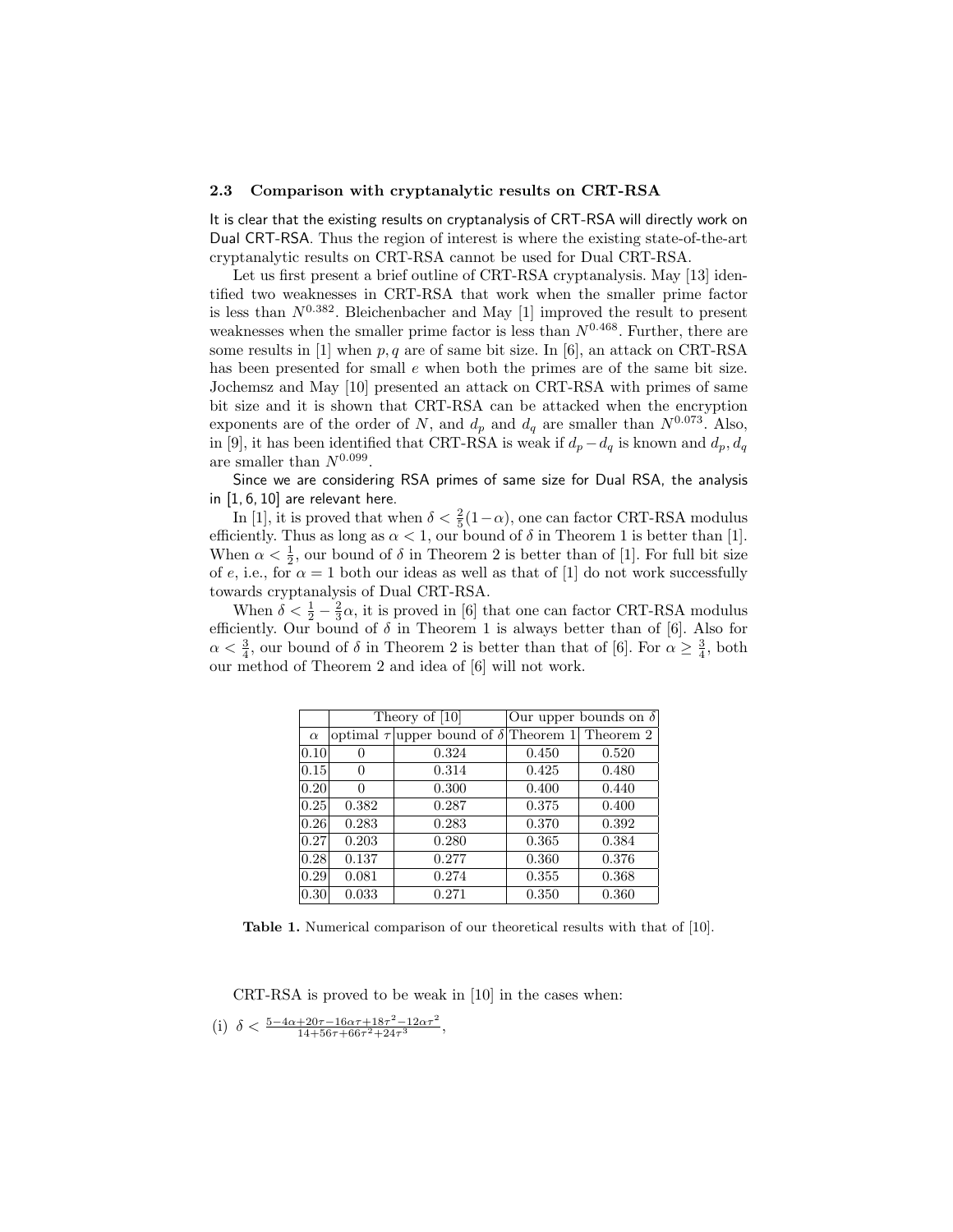(ii) 
$$
\delta < \frac{5 - 4\alpha + 20\tau - 16\alpha\tau + 27\tau^2 - 30\alpha\tau^2 + 12\tau^3 - 24\alpha\tau^3}{14 + 56\tau + 66\tau^2 + 24\tau^3},
$$

for some non-negative  $\tau$ . The second bound works better than the first one for  $\alpha < \frac{1}{2}$ . Towards larger values of  $\alpha$ , the first one provides better cryptanalytic bound. One can check [8, Table 5.1, Page 87] that for  $\alpha \in [0.31, 0.8]$ , the optimal value of  $\tau$  is zero and in that case both the bounds on  $\delta$  are same, which is  $\frac{5-4\alpha}{14}$ . For  $\alpha \in [0.31, \frac{2}{3}]$ , our bound in Theorem 1 is better than that of [10].

Our ideas in both Theorem 1 and Theorem 2 are better than the approach of [10] in this range as explained in Table 1. For  $\alpha < 0.31$ , the optimal values of  $\tau$  are not zero and hence we provide numerical results as in Table 1 for [10].

#### 2.4 Summary of our results

In Figure 1, IA, JB, KC and LD represents the lines  $\delta = \frac{5}{8} - \alpha$ ,  $\delta = \frac{3-4\alpha}{5}$ ,  $\delta = \frac{1-\alpha}{2}$ , and  $\delta = \frac{5-4\alpha}{14}$  which are relevant to the upper bounds of  $\delta$  in [7], Theorems 2), 1 and [10] respectively. The area  $EFGHE$  shows the new region obtained from our result where Dual CRT-RSA is not secure.



Fig. 1. New attack region is  $EFGHE$ .

The line KM represents  $\alpha + \delta = \frac{1}{2}$ . All the CRT-RSA keys (as well Dual CRT-RSA keys) must stay above this line as  $ed_p, ed_q$  are greater than  $N^{\frac{1}{2}}$ .

In summary, the earlier results have pointed out that the region DEIKMD is insecure. In this paper, we add the region  $EFGHE$  to it. Adding our result, Dual CRT-RSA is insecure in the region  $DFGHIKMD$ .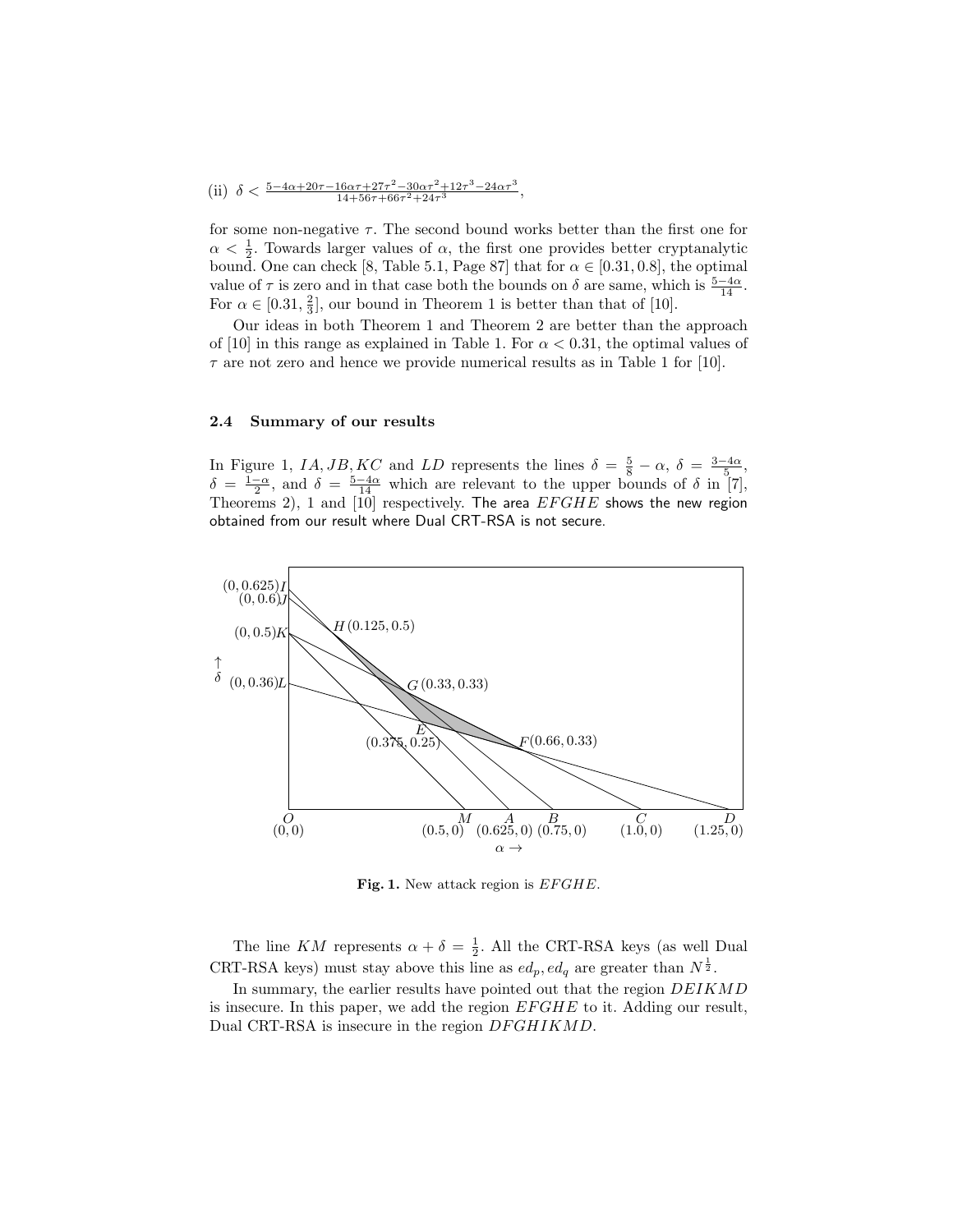### 3 Attack on DGRR

The scheme we attack here is presented in [16, Section III C]. Let  $n_B$  be the number of bits in the binary representation of an integer B. Also, in short, we write  $n_N = n$ . The key generation algorithm of Dual Generalized Rebalanced RSA [16] is as follows.

**Input:**  $(n_e, n_d, n_k, n)$  such that  $n_e < n/2$  and  $n_e + n_d = n/2 + n_k$ . **Output**: The public key  $(e, N_1, N_2)$  and the private key  $(d_p, d_q, p_1, q_1, p_2, q_2)$ . **1** Randomly select an  $n_e$ -bit integer e and set  $k = \lceil \frac{n/2 - n_e}{n_k} \rceil$ ; **2** Randomly select  $(k-1)$   $n_k$ -bit integers  $p_{a_1}, \ldots, p_{a_{(k-1)}}$  and an even integer  $p_{a_k}$ such that  $p_a = p_{a_1} \dots p_{a_{(k-1)}} p_{a_k}$  has bit length  $(n/2 - n_e)$  and  $gcd(e, p_a) = 1$ ; **3** Randomly select an  $n_k$ -bit integer  $k_{p_1}$  such that  $gcd(e, k_{p_1}) = 1$ ; 4 Compute  $d_p$  and  $p_b$  such that  $ed_p = (k_{p_1} p_a)p_b + 1$ , where  $e < p_b < 2e$  and  $k_{p_1} p_a < d_p < 2k_{p_1} p_a$ . If  $p_1 = p_a p_b + 1$  is not prime then go back to step 3; 5 If  $(k_{p_1} p_a p_b / p_{a'_i}) + 1$  is prime for some  $1 \leq i' \leq k - 1$  then let  $p_2 = (k_{p_1} p_a p_b / p_{a'_i}) + 1$ . Otherwise, go back to step 3; 6 Randomly select  $(k-1)$  n<sub>k</sub>-bit integers  $q_{a_1}, \ldots, q_{a_{(k-1)}}$  and an even integer  $q_{a_k}$ such that  $q_a = q_{a_1} \dots q_{a_{(k-1)}} q_{a_k}$  has bit length  $(n/2 - n_e)$  and  $gcd(e, q_a) = 1$ ; 7 Randomly select an  $n_k$ -bit integer  $k_{q_1}$  such that  $gcd(e, k_{q_1}) = 1$ ; 8 Compute  $d_q$  and  $q_b$  such that  $ed_q = (k_{q_1} q_a)q_b + 1$ , where  $e < q_b < 2e$  and  $k_{q_1}q_a < d_q < 2k_{q_1}q_a$ . If  $q_1 = q_a q_b + 1$  is not prime then go back to step 7; **9** If  $(k_{q_1}q_aq_b/q_{a'_i})+1$  is prime for some  $1 \leq i' \leq k-1$  then let  $q_2 = (k_{q_1}q_a q_b/q_{a'_i}) + 1$ . Otherwise, go back to step 7; 10 Calculate  $N_1 = p_1 q_1$  and  $N_2 = p_2 q_2$ ;

Algorithm 1: Key Generation Algorithm for DGRR [16].

From the key generation algorithm 1, we have the following simple result.

**Lemma 1.** Let  $e = N^{\alpha}$  and  $d_p, d_q \approx N^{\delta}$  be the public and private exponents generated by the Algorithm 1. Then,  $\delta < 1-2\alpha$ .

*Proof.* From the Step 1 in the key generation Algorithm 1, we have  $n_k < \frac{n}{2} - n_e$ . Also from the fact that  $n_e + n_d = \frac{n}{2} + n_k$ , we get  $n_e + n_d < \frac{n}{2} + \frac{n}{2} - n_e$ . Hence, we obtain  $n_d < n - 2n_e$ . As  $n_e = \alpha n$  and  $n_d = \delta n$ , we get the desired upper bound on  $\delta$ .

As presented in [16, Table IV], the safe parameters for DGRR is as follows:

- $n_k > \frac{n}{8} + \frac{l}{2} 1$ , where l is the exhaustive search parameter;
- $n_e + n_d > \frac{5n}{8} + \frac{l}{2} 1$ ; this implies  $\alpha + \delta > \frac{5}{8}$ , neglecting *l*;
- $-5n_d + 2n_e > 2n + l$ ; this implies  $5\delta + 2\alpha > 2$ , neglecting l.

Thus the parameters proposed in [16] for which DGRR is secure is

$$
\alpha < \frac{3}{8} \text{ and } \alpha + \delta > \frac{5}{8}.\tag{15}
$$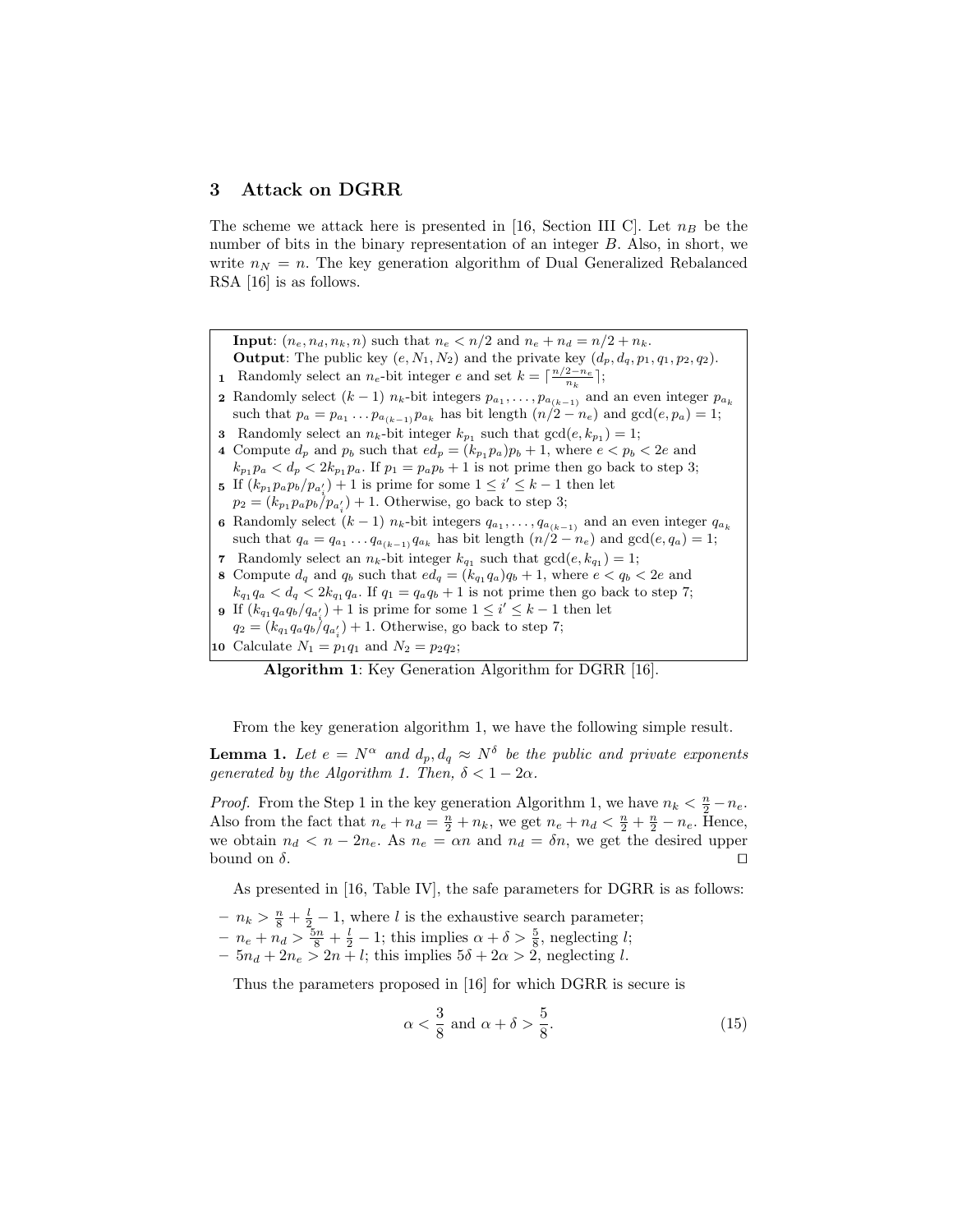Next we show that DGRR is weak for  $\alpha > \frac{1}{3}$  when one uses Algorithm 1 and thus DGRR is weak even when the safe parameters are chosen as in (15).

**Theorem 3.** Given the safe parameters in  $(15)$ , the key generation Algorithm 1 for DGRR is insecure when

- 1. (using Theorem 1) (i)  $\frac{1}{3} < \alpha < \frac{3}{8}$ , (ii) when  $\frac{1}{4} < \alpha \leq \frac{1}{3}$  and  $\delta < \frac{1-\alpha}{2}$ ;
- 2. (using Theorem 2) (i)  $\frac{1}{3} < \alpha < \frac{3}{8}$ , (ii) when  $\frac{1}{8} < \alpha \leq \frac{1}{3}$  and  $\delta < \frac{3-4\alpha}{5}$ .

Proof. From Lemma 1, we know that the key generation Algorithm 1 provides DGRR keys under the constraint  $\delta < 1 - 2\alpha$ .

Using Theorem 1, one can factor  $N_1, N_2$  efficiently if  $\delta < \frac{1-\alpha}{2}$ . Hence, when  $1 - 2\alpha < \frac{1-\alpha}{2}$ , i.e., when  $\alpha > \frac{1}{3}$ , one can break DGRR generated by the Algorithm 1. Hence given the safe parameters in (15), the key generation Algorithm 1 for DGRR is insecure when  $\frac{1}{3} < \alpha < \frac{3}{8}$ . Also (15) requires  $\delta > \frac{5}{8} - \alpha$  and from Theorem 1, we need  $\delta < \frac{1-\alpha}{2}$ , which gives  $\alpha > \frac{1}{4}$ .

Using Theorem 2, one can factor  $N_1, N_2$  efficiently if  $\delta < \frac{3-4\alpha}{5}$ . Hence, when  $1-2\alpha < \frac{3-4\alpha}{5}$ , i.e.,  $\alpha > \frac{1}{3}$ , one can break DGRR generated by the Algorithm 1. This gives proof of item (i). Further (15) requires  $\delta > \frac{5}{8} - \alpha$  and from Theorem 2, we need  $\delta < \frac{3-4\alpha}{5}$ . So, we need  $\frac{5}{8} - \alpha < \frac{3-4\alpha}{5}$ , which gives  $\alpha > \frac{1}{8}$ .



Fig. 2. Attack regions:  $\triangle CDE$  (theoretical),  $C^{\prime}CDEC^{\prime}$  (experimental).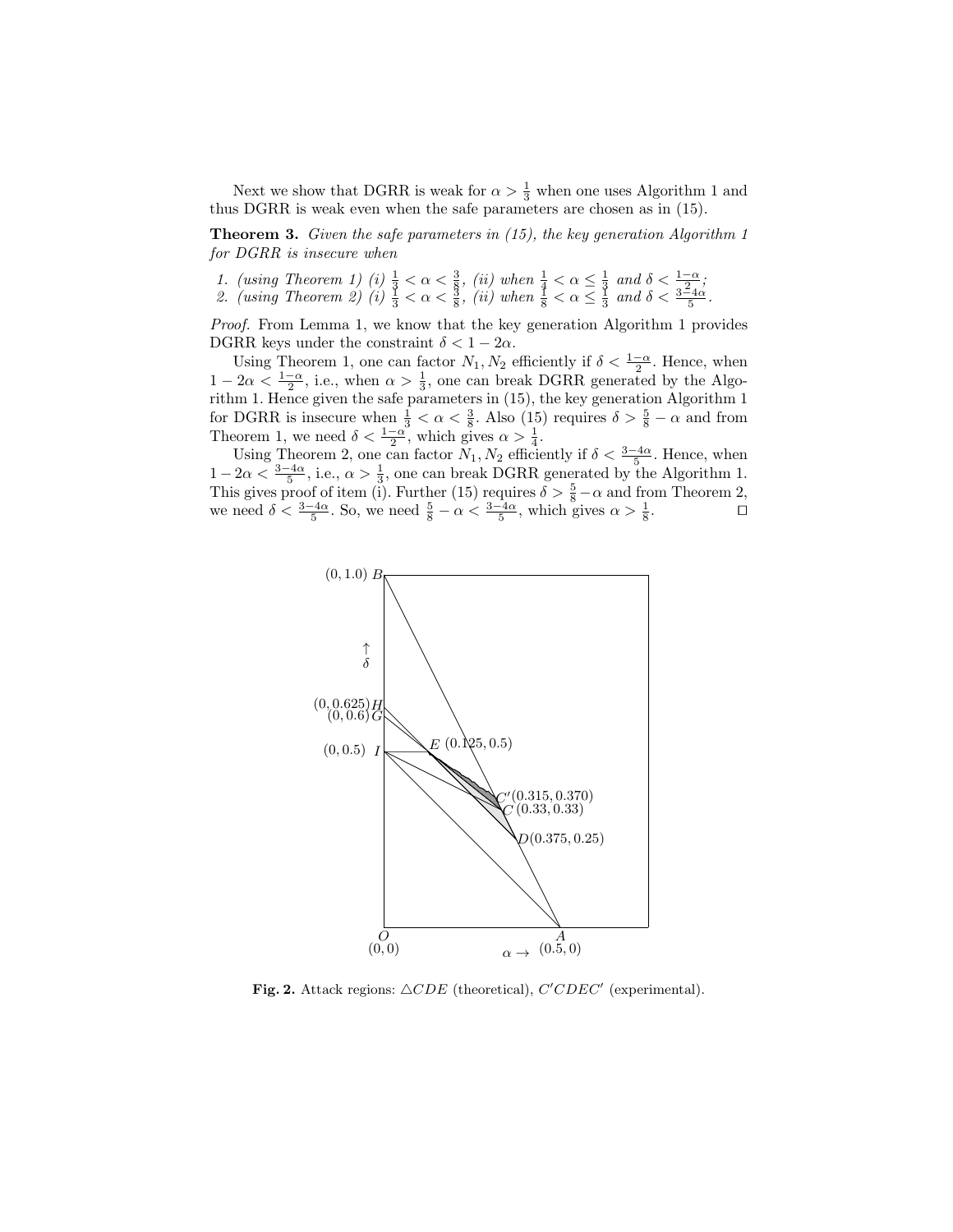#### 3.1 Summary of our cryptanalysis

For DGRR, keys can be generated within  $\triangle IAB$  in Figure 2. The shaded area represents the new region for which DGRR is weak. In Figure 2, IA, AB, DH, CG and *CI* represent the lines  $\delta = \frac{1}{2} - \alpha$ ,  $\delta = 1 - 2\alpha$ ,  $\delta = \frac{5}{8} - \alpha$ ,  $\delta = \frac{3 - 4\alpha}{5}$  and  $\delta = \frac{1 - \alpha}{2}$  respectively. Theoretically,  $\triangle CDE$  represents our new attack region. Moreover, the experimental results show that even some regions outside  $\triangle CDE$  can be vulnerable in practice and  $C^{\prime}CDEC^{\prime}$  is the extended region where DGRR is vulnerable. This is explained in more details in the following section. According to the analysis of [16], the region, where DGRR was known to be weak, has been HDAIH.

## 4 Experimental Results

Let us now present the experimental results. We have implemented the programs in SAGE 3.1.1 over Linux Ubuntu 8.04 on a Compaq laptop with Dual CORE Intel $(R)$  Pentium $(R)$  D CPU 1.83 GHz, 2 GB RAM and 2 MB Cache.

Since our polynomial  $f_4$  in Theorem 1 is a linear polynomial on 5 variables, the lattice dimension in our approach is only 5. Also, the polynomial  $f$  in Theorem 2 is a linear polynomial on 3 variables and hence the lattice dimension in this approach is 3.

We have implemented the idea of continuing fraction (CF) of [7]. Its experimental results are almost same as its theoretical bounds. We have also implemented the approach of [10] and in some cases its experimental results are better than the theoretical bound of itself.

In all cases we take 1000-bit  $N_1, N_2$ . For the experiments, the Dual CRT-RSA keys are generated using Algorithm 1 [16], and we note that  $g, g_1, g_2$  and K' are always very small. This justifies considering  $\epsilon \to 0$  and  $\epsilon' \to 0$ .

| <b>DGRR</b> Parameters |                     | Upper bound $\delta$ when DGRR is not secure                   |       |                     |       |          |        |          |  |
|------------------------|---------------------|----------------------------------------------------------------|-------|---------------------|-------|----------|--------|----------|--|
| $\alpha$               | $1-2\alpha$ (upper) | Result of [7] Result of $[10]$ Theorem 1 (our) Theorem 2 (our) |       |                     |       |          |        |          |  |
|                        | bound of $\delta$ ) | Theory/Expt. Theory Expt. Theory                               |       |                     |       | Expt.    | Theory | Expt.    |  |
| 0.100                  | 0.800               | 0.525                                                          | 0.324 | 0.430               | 0.450 | 0.489    | 0.520  | 0.525    |  |
| 0.150                  | 0.700               | 0.475                                                          | 0.314 | 0.400               | 0.425 | 0.477    | 0.480  | 0.478    |  |
| 0.200                  | 0.600               | 0.425                                                          | 0.300 | $\vert 0.370 \vert$ | 0.400 | 0.445    | 0.440  | 0.436    |  |
| 0.250                  | 0.500               | 0.375                                                          | 0.286 | $\vert 0.333 \vert$ | 0.375 | 0.410    | 0.400  | 0.398    |  |
| 0.300                  | 0.400               | 0.325                                                          | 0.271 | $\vert 0.300 \vert$ | 0.350 | 0.376    | 0.360  | 0.358    |  |
| $\vert 0.315 \vert$    | 0.370               | 0.310                                                          | 0.267 | 0.285               | 0.342 | 0.369    | 0.348  | 0.347    |  |
| 0.350                  | 0.300               | 0.275                                                          | 0.257 | 0.260               | 0.325 | $0.299*$ | 0.320  | $0.299*$ |  |

Table 2. Comparison our theoretical and experimental results with the existing works. Lattice Dimension in experiment of [10] is 36. In our case, it is 5 for Theorem 1 and 3 for Theorem 2. For the \* marked entries, we could not generate larger  $d_p, d_q$  as we do not have any other method other than DGRR to generate the Dual CRT-RSA keys.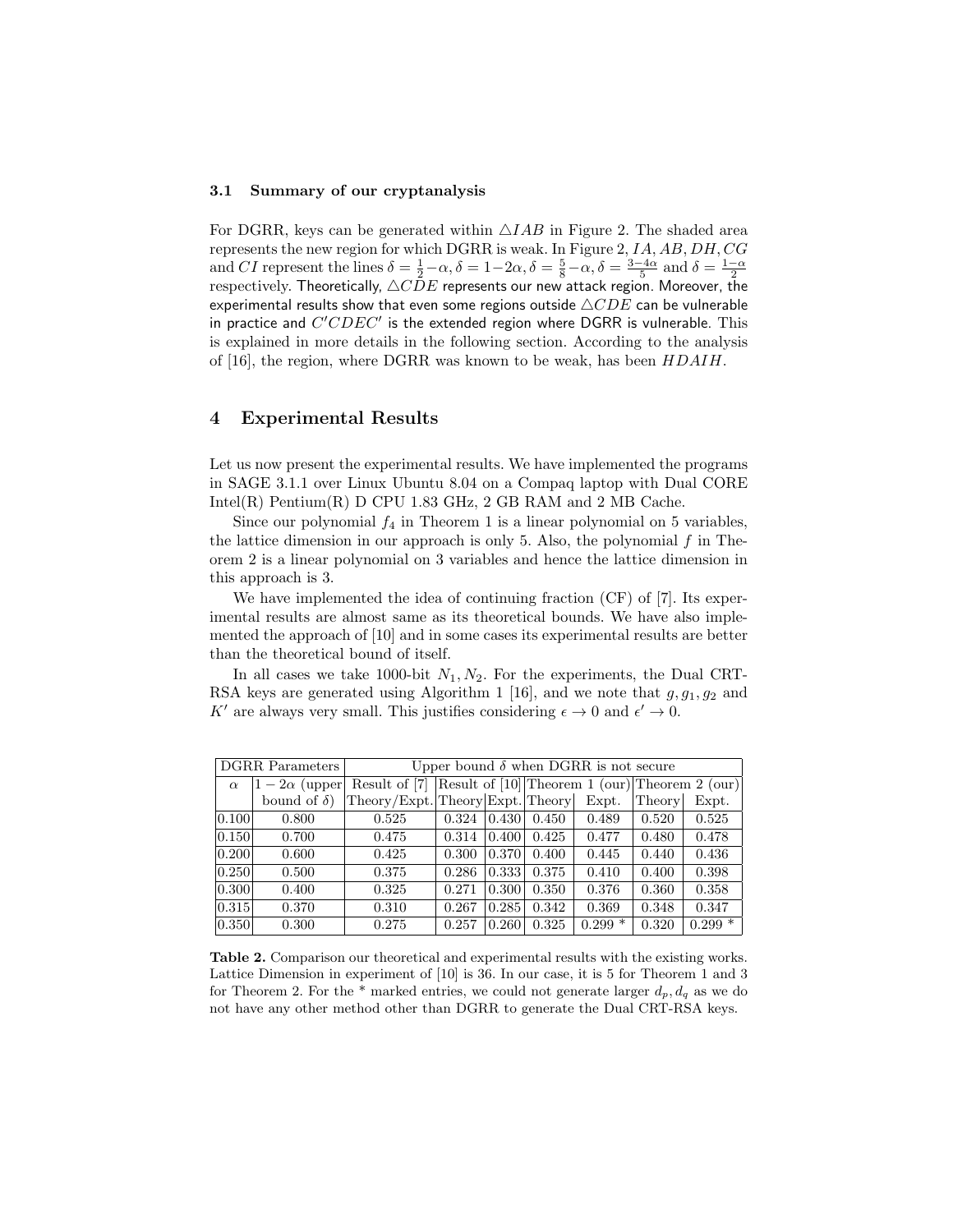Let us consider the experiments corresponding to the idea of Theorem 2. When  $\alpha \leq 0.1$ , after lattice reduction, the coefficient of y in the first polynomial is equal to  $\frac{k_{p_2}k_{q_2}}{\gcd(k-k-1)}$  $\frac{k_{p_2}k_{q_2}}{\gcd(k_{p_1}k_{q_1},k_{p_2}k_{q_2})}$ . Since  $\gcd(k_{p_1}k_{q_1},k_{p_2}k_{q_2})$  is small, one can easily obtain  $k_{p_2} k_{q_2}$ . In these cases corresponding to Theorem 2, we get better experimental results than the theoretical bound.

From Lemma 1, it is clear that for  $\alpha = 0.315$ , the maximum possible bits of  $d_p, d_q$  is 369 ( $\delta < 1 - 2\alpha = 0.370$ ) for 1000-bit N. From table 2, one may note that in such a situation it is possible to factor  $N_1, N_2$ . Thus, although we have proved in Theorem 3 that DGRR is weak for  $\alpha > \frac{1}{3}$ , in practice DGRR becomes insecure when  $\alpha > 0.315$ .

# 5 Conclusion

In this paper we have made a disciplined study on the security of Dual CRT-RSA. We first present theoretical results to find for what kinds of keys, the Dual CRT-RSA is insecure. We note that our results identify new regions where Dual CRT-RSA can be cryptanalysed. To the best of our knowledge, these results have not been known earlier. Further, we concentrate on the Dual Generalized Rebalanced-RSA (Scheme III of [16]) and show that for a significant region in the key space, this scheme can be efficiently attacked.

### References

- 1. D. Bleichenbacher and A. May. New attacks on RSA with small secret CRTexponents. In Proceedings of PKC 2006, number 3958 in Lecture Notes in Computer Science, pages 1–13, Springer, 2006.
- 2. D. Boneh, G. Durfee and Y. Frankel. Exposing an RSA Private Key given a Small Fraction of its Bits. Asiacrypt 1998, number 1514 in Lecture Notes in Computer Science, pages 25–34, Springer, 1998.
- 3. D. Boneh and H. Shacham. Fast variants of RSA. CryptoBytes, 5(1): 1–9, 2002.
- 4. D. Coppersmith. Small Solutions to Polynomial Equations and Low Exponent Vulnerabilities. Journal of Cryptology, 10(4):223–260, 1997.
- 5. D. Cox, J. Little, D. O'Shea. Ideals, Varieties, and Algorithms. Second Edition, Springer-Verlag, 1998.
- 6. S. D. Galbraith, C. Heneghan, and J. F. McKee. Tunable balancing of RSA. In Proceedings of ACISP 2005, number 3574 in Lecture Notes in Computer Science, pages 280–292, Springer, 2005.
- 7. M. J. Hinek. On the Security of Some Variants of RSA. Ph.D. thesis, University of Waterloo, 2007. Available at http://uwspace.uwaterloo.ca/handle/10012/ 2988.
- 8. E. Jochemsz. Cryptanalysis of RSA Variants Using Small Roots of Polynomials. Ph.D. thesis, Technische Universiteit Eindhoven, 2007. Available at http://www. win.tue.nl/~bdeweger/studenten.html.
- 9. E. Jochemsz and A. May. A Strategy for Finding Roots of Multivariate Polynomials with new Applications in Attacking RSA Variants. In Advances in Cryptology - Asiacrypt 2006, number 4284 in Lecture Notes in Computer Science, pages 267–282, Springer, 2006.